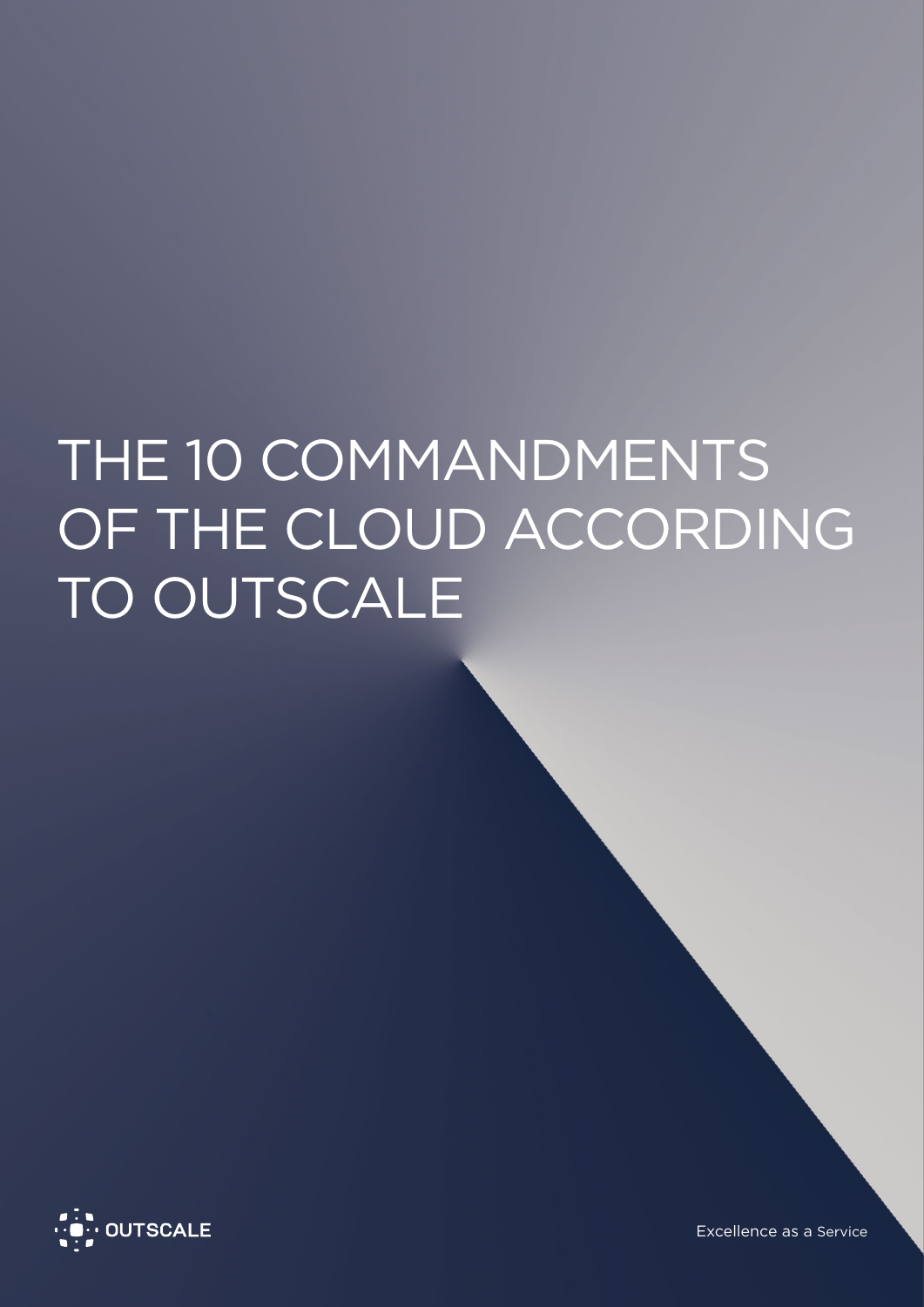#### INTRODUCTION

Everyone has heard of the Cloud, but who really knows what it means? For several years now, the famous cloud has been everywhere yet elusive. And for good reasons: all the definitions of the Cloud that you can find in books, newspapers or online are either incomplete or obsolete – often both at once. We won't even try to define it ourselves, for we know all too well that any definition will only be temporary.

Nevertheless, we can, without fear of programmed editorial obsolescence, single out one characteristic and nine essential attributes to verify if a service claiming to be from the Cloud is genuine.

Taken together, this characteristic, these attributes and the interactions between them allow us to define our ten commandments of the Cloud.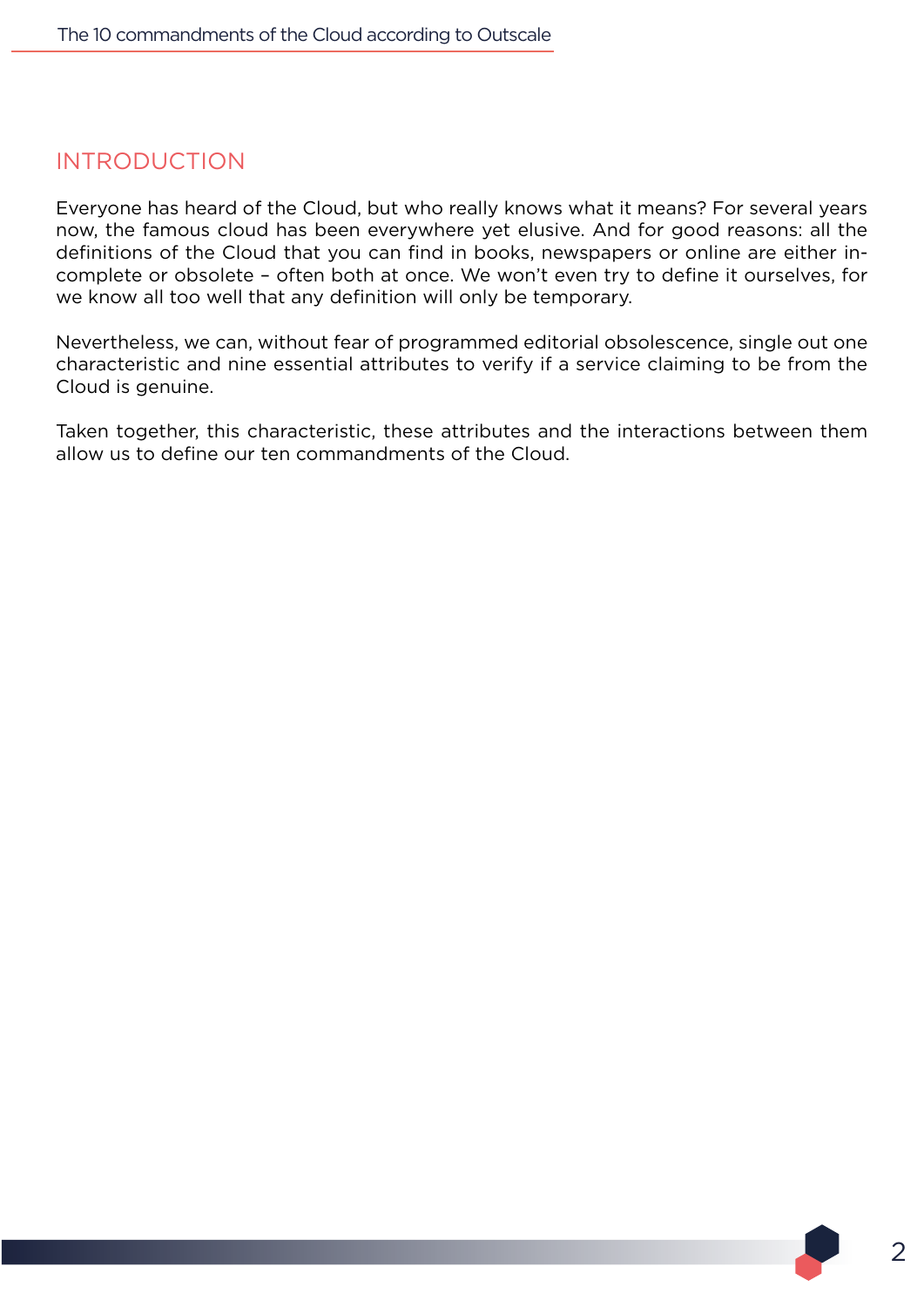

# COMMANDEMENT #1 : THOU SHALT BE A SERVICE

With the acronym 'aaS' ('as a service') cropping up pretty much everywhere, it's hard to avoid this fundamental characteristic of the Cloud.

Fundamental to notions of SaaS, PaaS and all the rest, this characteristic is also crucial to the notion of IaaS (let us remember that, in all cases, an IaaS provider such as Outscale makes a proportion of its physical infrastructure available to its customers, making it a hardware provider in the first instance).

But what is a service? A service is the provision of a technical or intellectual capacity. In contrast to industrial or sales activity, a service cannot solely be described in terms of tangible assets acquired by the customer. Its value stems from multiple criteria, foremost of which is the perception of benefits provided by this service in relation to a customer's needs and expectations.

As such, a Cloud provider is a service provider (by providing customers with a technical capacity), and as a result, the Cloud must be considered as a service. QED.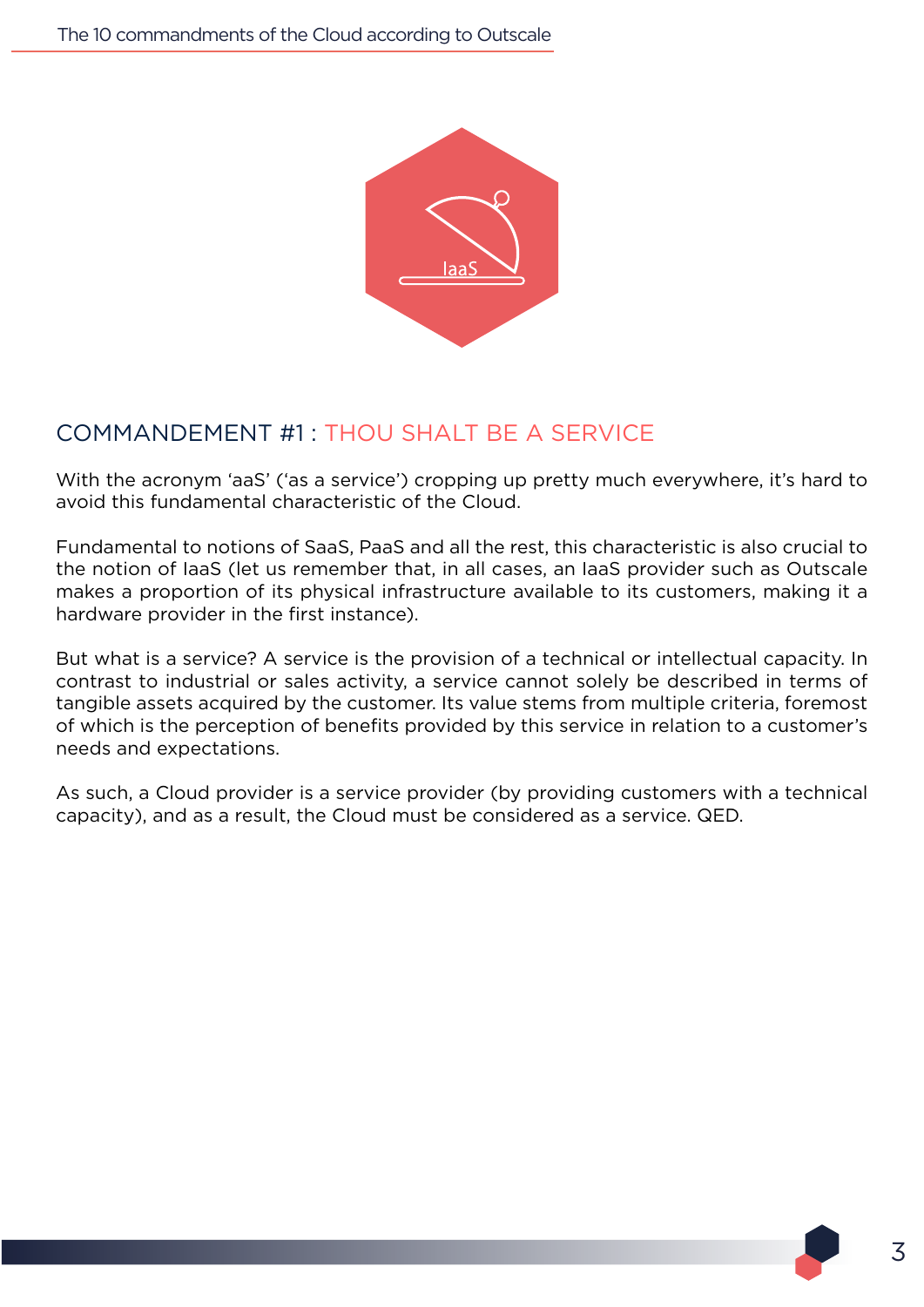

## COMMANDEMENT #2 : THOU SHALT ADAPT TO DEMAND

The term 'on-demand' is used a great deal in English-speaking countries, attached to an increasing number of activities: fashion (made on-demand), publishing (print on-demand), audiovisual (television on-demand, video on-demand) and IT.

'On-demand' is a means of consuming a service. The idea is simple: you need a resource, whatever the capacity, you request it and you obtain it – and you can stop it when you wish, of course. It's a paradigm shift in the process of using IT resources. To summarize: you, the customer, become master of you own usage, deciding what you need and when.

'On-demand' naturally goes hand-in-hand with self-service. The old paradigm has changed: you need a resource, you help yourself, you pay for it. For example, for a product launch, a software publisher can use his account management interface to create new virtual machines and storage and/or network capacity according to their estimated requirements. No more, no less. And if they later become aware that these resources require adjustment, positively or negatively, this can be arranged using the same procedure.

On-demand has the dual advantage of providing both the flexibility required and immediacy of usage and consumption of Cloud services.

However, 'on-demand', which expresses the customer's autonomy in relation to their provider for the provision and freedom of resources, should not be confused with 'scalability' and 'elasticity', which in turn refer to the Cloud's capacity to adapt, automatically or not, to peaks of activity.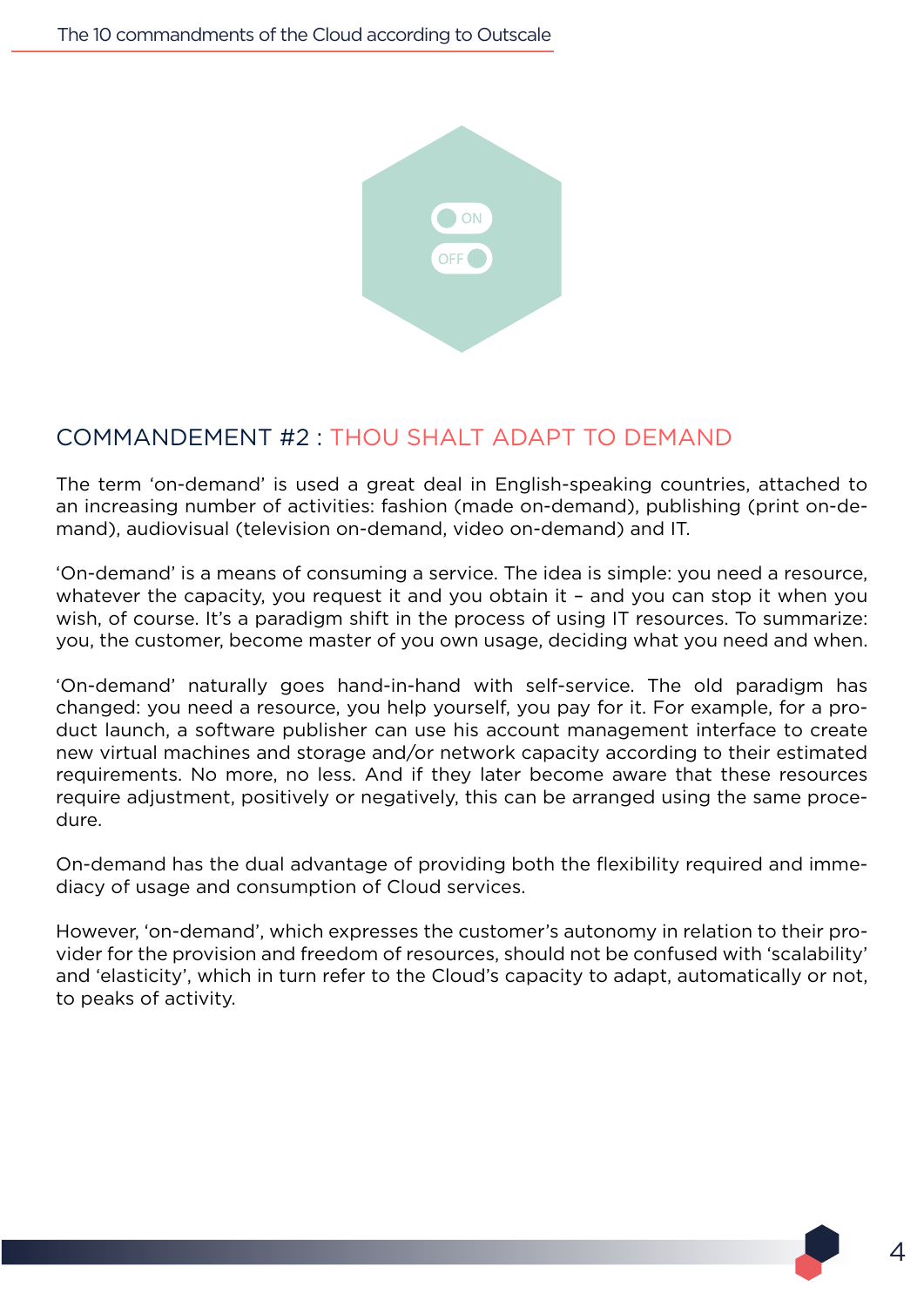

# COMMANDEMENT #3 : THOU SHALT VIRTUALIZE ABSOLUTELY EVERYTHING

With the Cloud, a company can easily adjust their IT resources at any time. A few clicks on the management interface are enough to deploy or remove a virtual machine. Virtualization doesn't just concern the Cloud's 'computing' functions; it can also be applied to storage, networking and all the other IT resources available in the Cloud!

This comprehensive virtualization of infrastructure is made possible through the concept of Software Defined Anything (SDx) – sometimes known as Software Defined Everything. It includes technologies such as Software Defined Network (SDN), Software Defined Security, Software Defined Storage (SDS) and even the Software Defined Data Center (SDDC).

The concept is the result of researches at UC Berkley and Stanford University, looking to centralize and rationalize the management of their numerous network components (routers, switches, etc.). Rather than integrating X control panels into a single interface, researchers have developed a software layer that allows them to orchestrate and optimize the operation of all their components at once and also individually. This gave rise to the Software Defined Network.

More recently, SDS has eliminated the different storage formats (discs, SSD, tape, etc) in order to facilitate the reproduction and distribution (on-demand, of course) of resources.

Outscale's architecture respects the principles of Software Defined Anything with its TINA OS orchestration software: using the maximum amount of virtualization, automation and orchestration at all levels of Cloud infrastructure to simplify management. In this fashion, provision of storage or network capacity can be achieved as rapidly and easily as deploying a VM.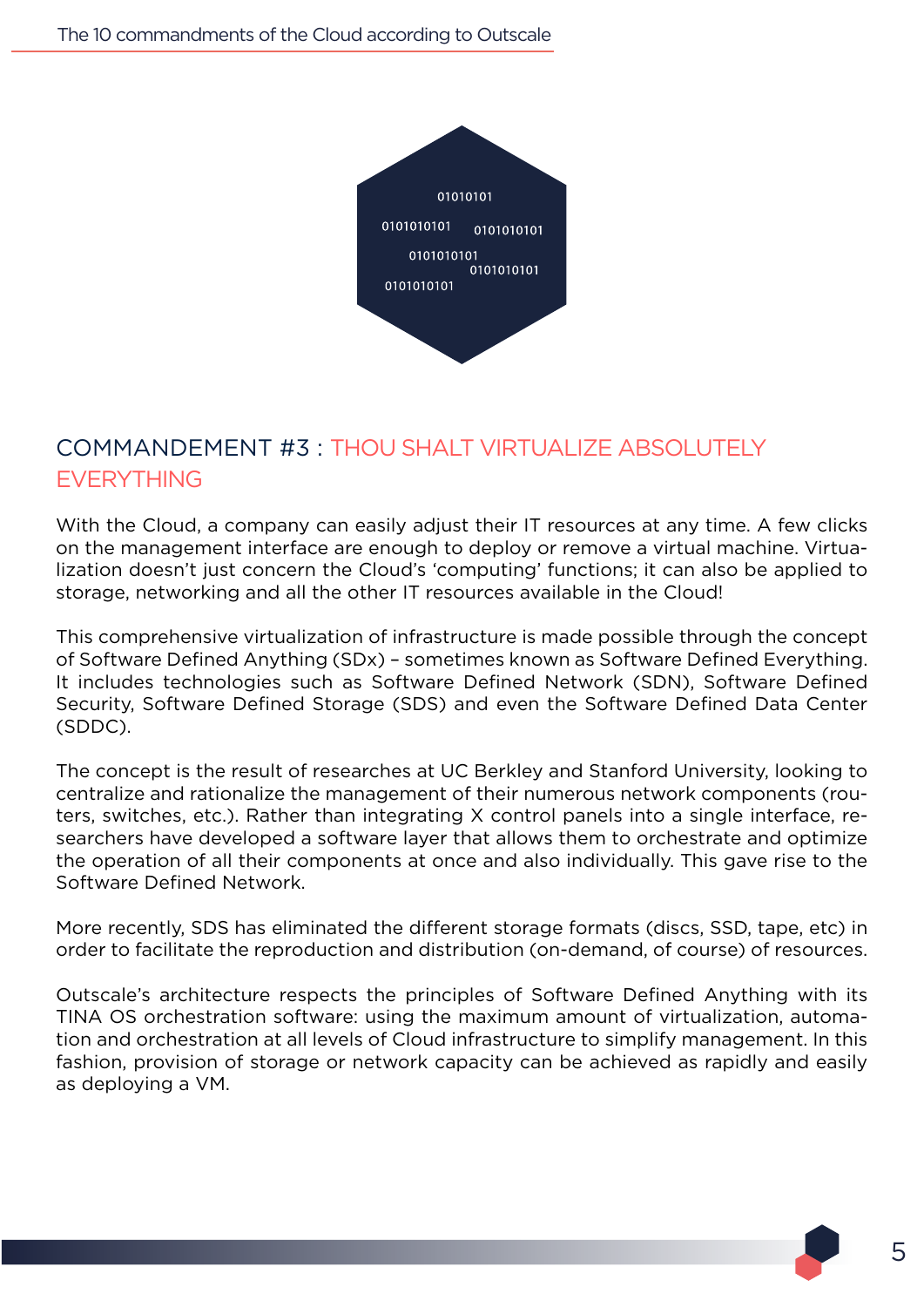

# COMMANDEMENT #4 : THOU SHALT TAME THE INTERFACE

By definition, the Cloud should be accessible through standard web channels. Capacities should be controllable from the network using simple and varied platforms (a smartphone, a tablet, a laptop computer or workstation, for example).

The interface is the essential component that is located between the customer and the service itself. It allows simple, on-demand access to Cloud services.

In the specific case of IaaS (Infrastructure as a Service), the user does not control Cloud infrastructure but the interface allows them to control the deployment, automatic dimensioning and management of the network. In the ongoing Cloud development process, it is useful to underline the effort being made to standardize the field in the sector, especially in terms of interface. The Open Grid Forum, which groups together a number of providers, developers, and other users, has given rise to the OCCI (Open Cloud Computing Interface). This standard defines the protocols and interfaces that enable the broad range of Cloud management activities.

The direct consequence of these efforts towards standardization is very simple: subscribing to a Cloud service or migrating from one service to another is now easier than ever! Just a few clicks in the management interface are required. The other advantage lies in the use of APIs (Application Programming Interfaces). In Cloud systems, these are usually based on REST architecture. Their purpose? They extend the interaction between users and computers to interaction between computers themselves. Pretty useful, wouldn't you say ?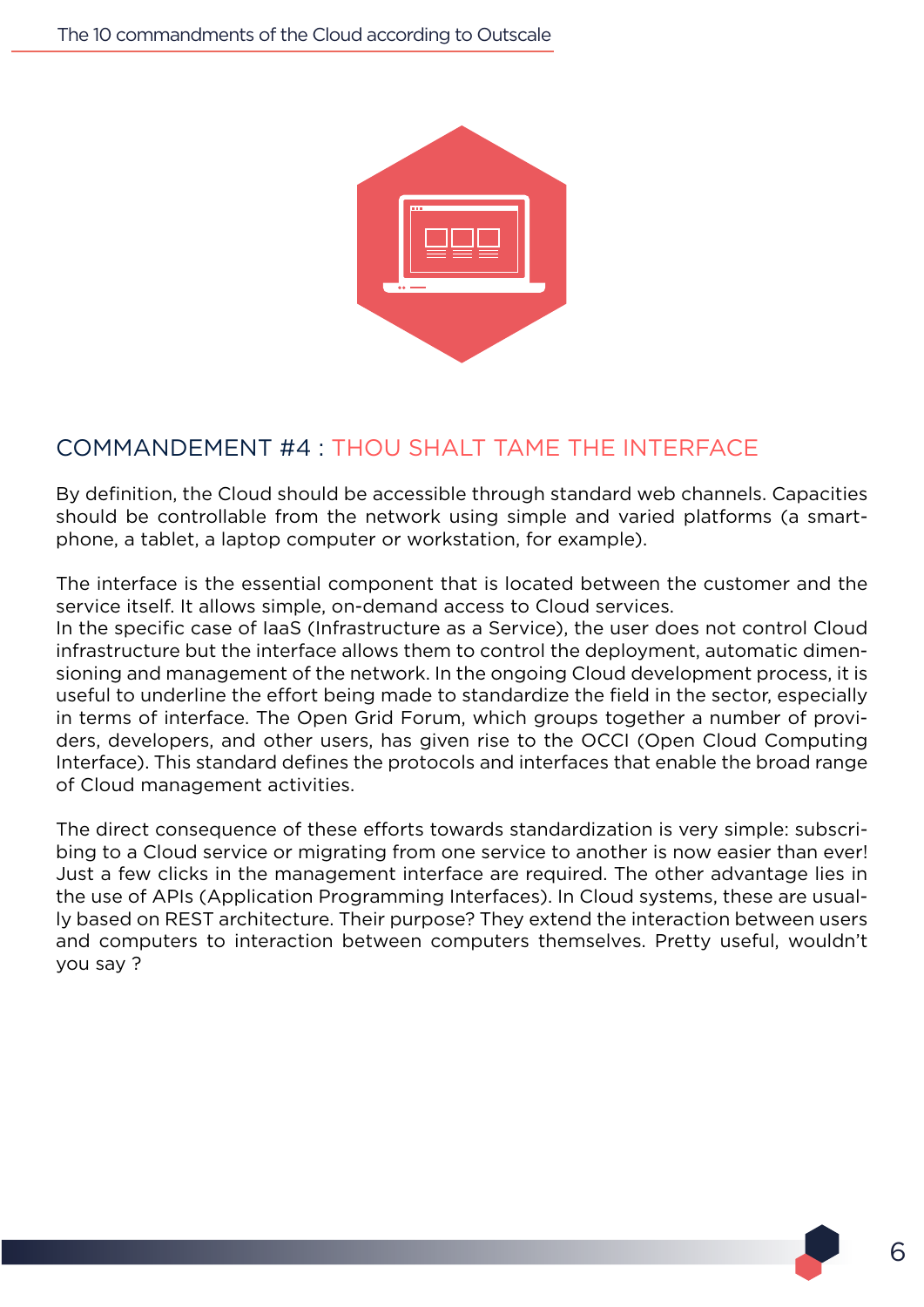

# COMMANDEMENT #5 : THOU SHALT ACCEPT THE PROGRAMMATIC

The Cloud is a promise of freedom. With IaaS, this freedom also includes relieving the user of certain basic restrictions. This means, for example, allowing machines to communicate between themselves, once the user has defined their requirements. It is one of the characteristics of Cloud IaaS to allow the robotics, the hardware, and the interface to communicate between themselves.

A Cloud solution must be interoperable with third party information systems. As we have seen, the interface facilitates the interaction between humans and computers. But it is also possible to free the user from the most repetitive tasks by allowing the machines to communicate with each other. We, therefore, talk about programmatic interfaces.

Programmatic interfaces are both an essential characteristic of the Cloud and one of its most obvious advantages. The use of APIs involves accessibility to software that allows machines to interact with Cloud software.

The development or use of certain recognized programming interfaces is left open to the user. But with programmatic interfaces, users will be able to define the precise rules or act according to their needs, thus freeing up necessary resources.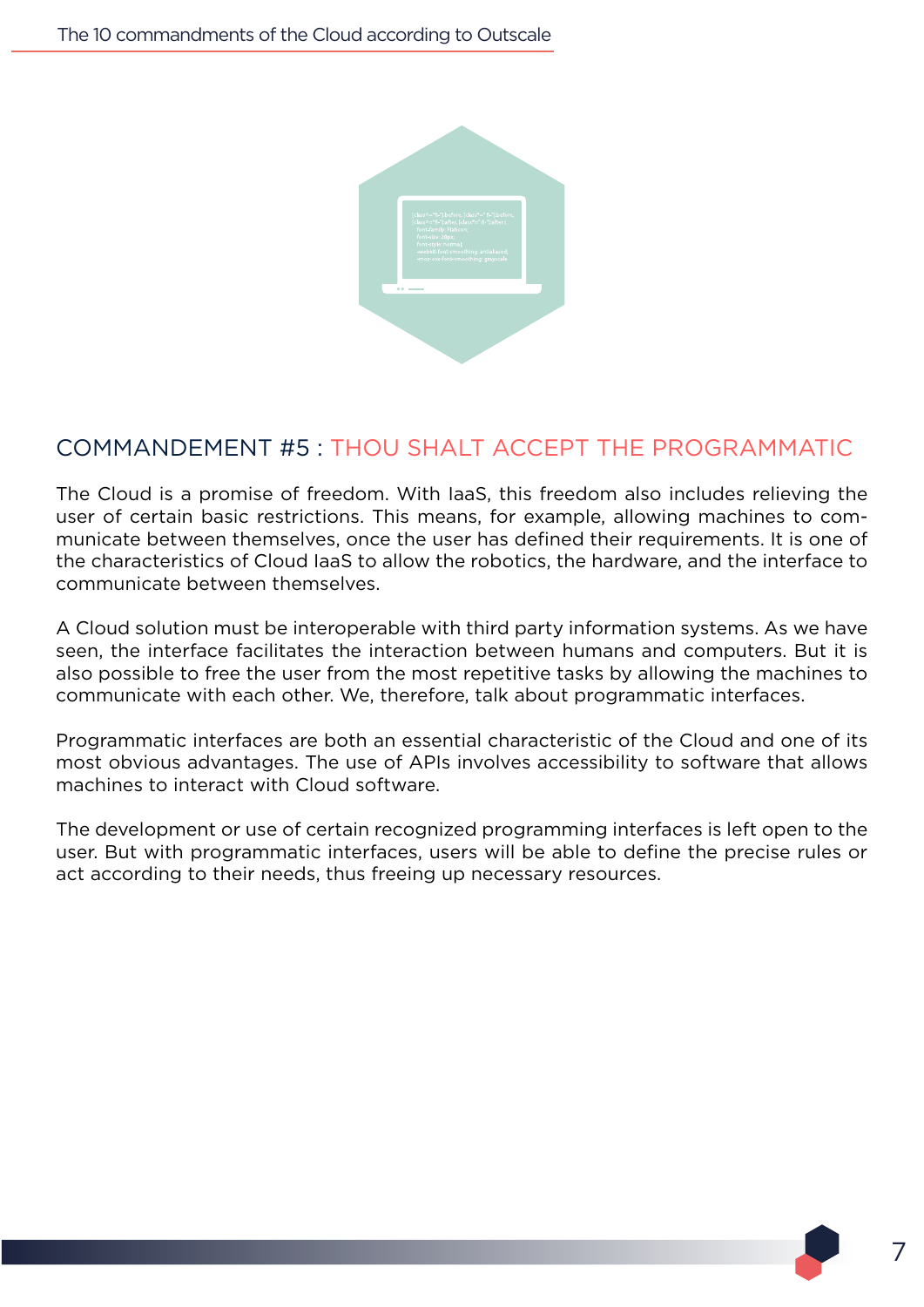

# COMMANDEMENT #6 : THOU SHALT ACCEPT THE ABSTRACT

If art can be abstract, then the Cloud is an abstraction. Abstraction is a key notion in IT, and in relation to the Cloud, it is an essential element. But in contrast to art, abstraction in the Cloud does not just relate to deconstruction or taking a step back from reality.

Abstraction in the Cloud is very real. So real that it forms the link between the operating system and the physical elements of an IT system. To define this intermediary, we therefore refer to a material abstraction layer. English speakers use the abbreviation HAL, for Hardware Abstraction Layer, which evokes the same principle.

In the end, the abstraction that defines the Cloud has another less abstract consequence for users: the abstraction of a whole series of restrictions!

As a user of Cloud services, you no longer have to worry about questions linked to hardware and network maintenance or energy consumption... not even the physical security of the machines. Everything is externalized!

The final abstraction, far from insignificant, involves certain costs. The wide range of testimonials concerning virtualization confirm the economic promise of the Cloud, with companies using it as an important lever for their activities.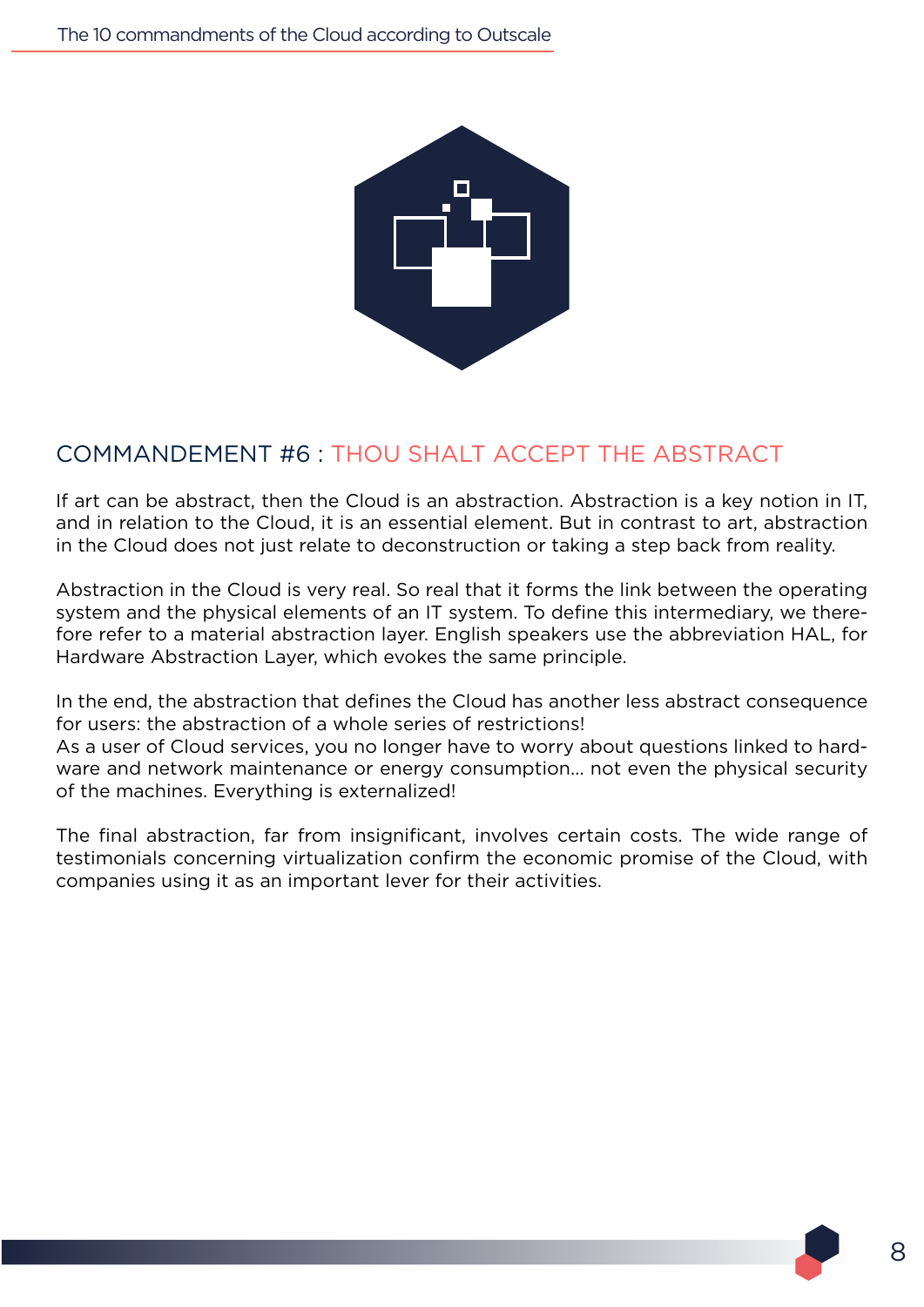

## COMMANDEMENT #7 : THOU SHALT RECEIVE SUPPORT

Moving over to the Cloud is often the result of a company changing strategy. In the majority of cases, this new strategy is part of a digital transformation. As a result, Cloud solution users require guidance. Such support is so important that it forms part of the very definition of Cloud Computing.

Digital transformation is a change that is as promising as it is daunting, and it is, therefore, fundamental not to enter into it alone and unsupported. Support is even more important when the move is being made to a Cloud IaaS system.

Whatever the company's aims – improving time-to-market, reducing application costs, storing sensitive data – Cloud solution users need to make the right choice of service provider. It is the service provider who can give the best advice and who will also offer guarantees of data confidentiality, and who will finally provide a sufficient level of training and expertise in the tools they are making available.

Ultimately, quality support is the key to successful digital transformation and a smooth transition to the Cloud.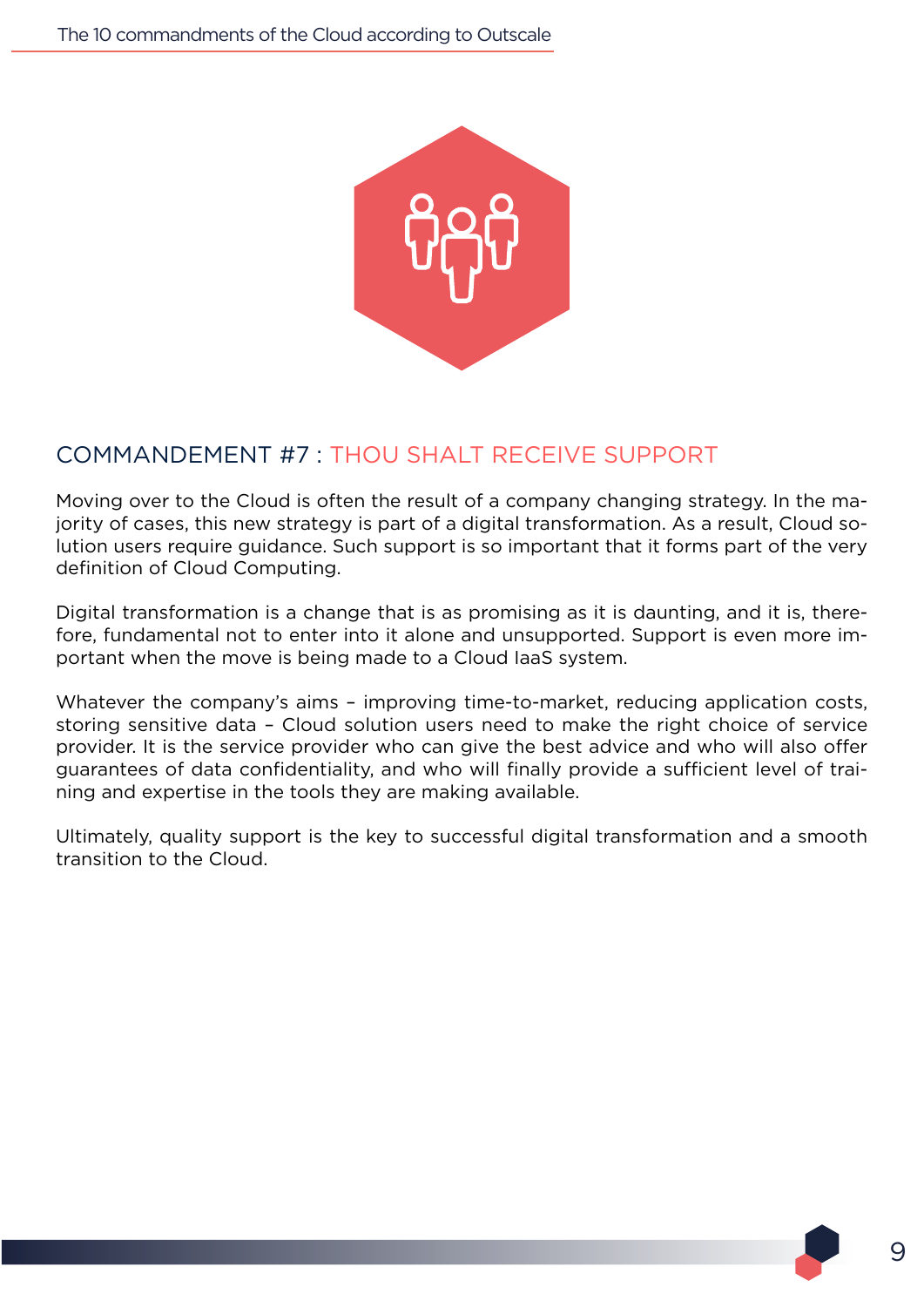

## COMMANDEMENT #8 : THOU SHALT LEARN ELASTICITY

Translation sometimes has its limits. Although 'Cloud' is a word that can, where required, be replaced by 'nuage' in French, this isn't always the case for all of its constituent parts. One aspect is particularly hard to convey in French: scalability.

And yet, it is not only an essential element of any Cloud but also one of the characteristics that best defines the Cloud. This is the term used to define the Cloud service's capacity to adapt to the user-customer's requirements for resources. As a result, the more a service is scalable, the more it can adapt to demands, automatically, in a manner that means the resources supplied always meet the customer's peaks of activity. We, therefore, need to maintain the same level of functionality and performance, or more simply to scale the capacities of the Cloud according to the needs of the user.

In France, certain Cloud specialists distinguish between scalability and elasticity. Although these two terms cover the same principle for English speakers, elasticity is sometimes used in France to describe moderate scalability. An example would be auto-resizing that only deploys additional VMs.

Therefore scalability becomes the capacity to adapt the application to an increasing number of users.

In the end, the definition used does not change anything. Because for the Cloud, the basic notion is always the same: the service should adapt to the needs of its users.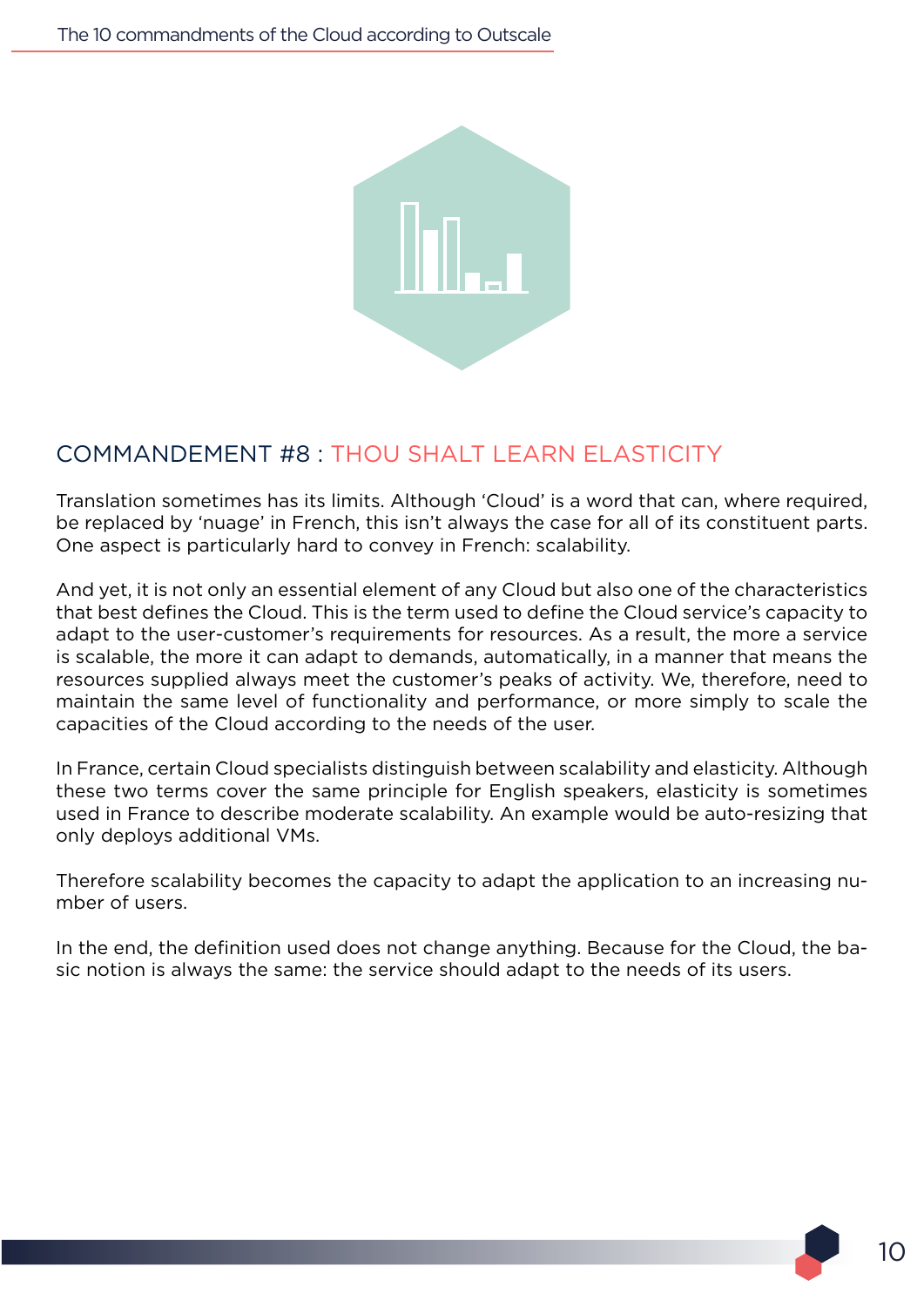

## COMMANDEMENT #9 : THOU SHALT PAY ACCORDING TO USAGE

The Cloud is, by definition, on-demand and adjustable according to user needs (scalable), therefore it needs to have a suitable invoicing system. As a result, all respectable Cloud services are pay-per-use.

Pay-per-use is primarily helpful in reducing implementation costs. Then, the user-customer asks for an amount of computing, storage, software or other resources from the supplier and sets the duration. The main advantage of this method of invoicing: you only pay for the IT resources that you have actually used. As such, the user benefits from the flexibility required to meet their peaks of activity. And with good reason, the service is scalable!

Pay-per-use has repercussions that go as far as the business model of the company using the Cloud service. It allows a move from a CAPEX (capital expenditure) model to an OPEX (operational expenditure) model. The explanation: since they don't require any investment expenditure, companies that use the service have reduced start-up costs as well as operating costs that can be planned over the long term. Ultimately, the initial investment is replaced by operating expenditure that is streamlined over time and controlled.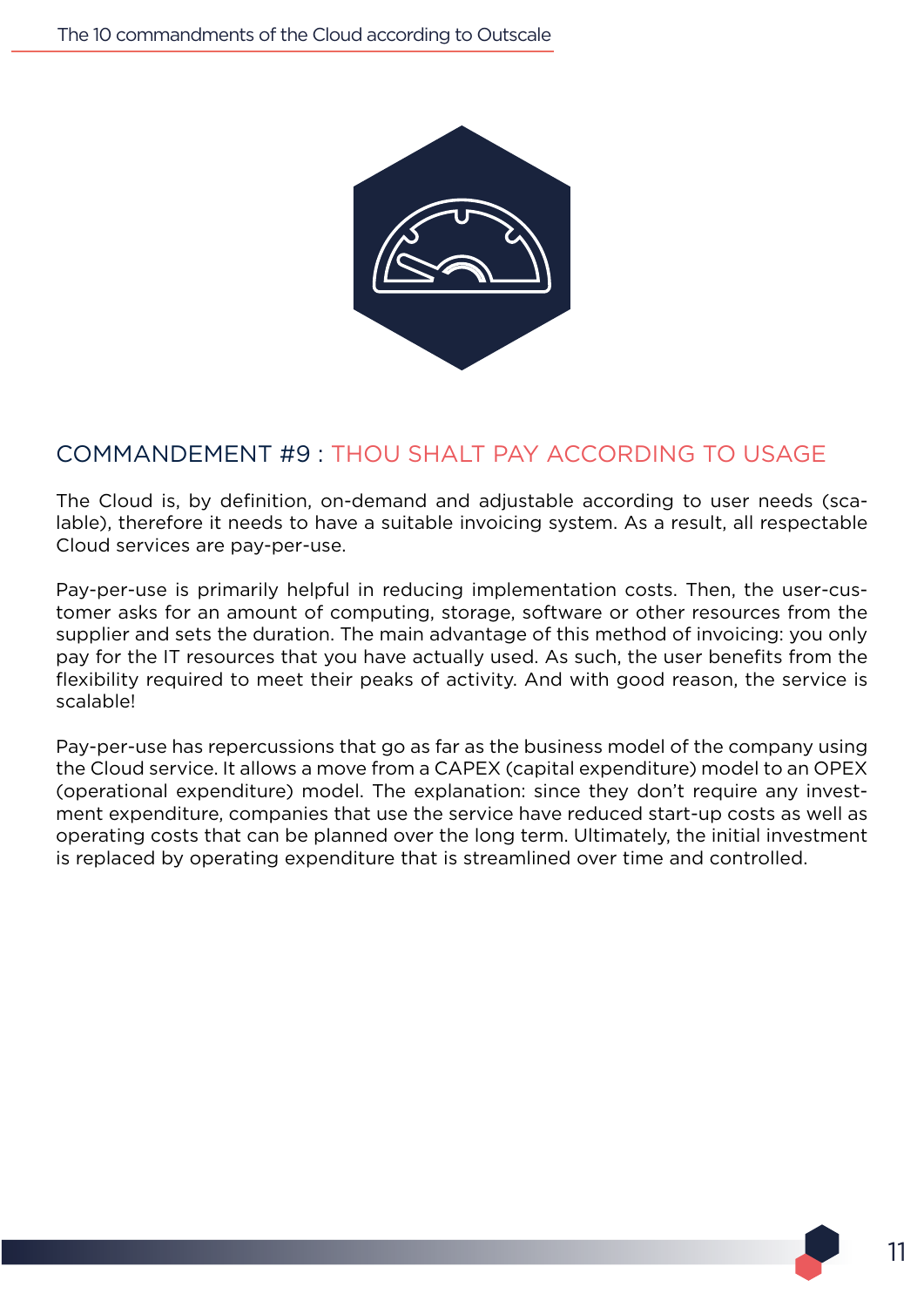

## COMMANDEMENT #10 : THOU SHALT ADOPT SHARING

Strength in numbers. This adage is also relevant to the Cloud. Pooling and sharing are at the heart of the Cloud. And for good reason, they form part of its definition. The nature of a Cloud IaaS product like that offered by Outscale is to offer its customers an extensive set of resources that they will be able to use as they require.

A Cloud service includes an enormous capacity for IT resources. The fact that they have been digitized makes them accessible to all users. They are shared. This pooling avoids the need for each user-customer to invest in hardware or resources that will be under-used in periods of reduced activity. Since Cloud services are on-demand and paid for according to usage, they offer the most efficient solution for business management.

As a result, choosing the Cloud means guaranteeing that you always have sufficient resources to meet your needs. This guarantee, worth its weight in gold, is not the only advantage in sharing resources. Pooling is twice as efficient because it also enables a phenomenal reduction in costs (energy, rental charges, human resources, etc). Indeed, to achieve comparable performance from hardware alone would require millions of euros in investment. Obviously, costs are considerably reduced when you use an IaaS operator.

Ultimately, it is through sharing and pooling that the Cloud can become more efficient.